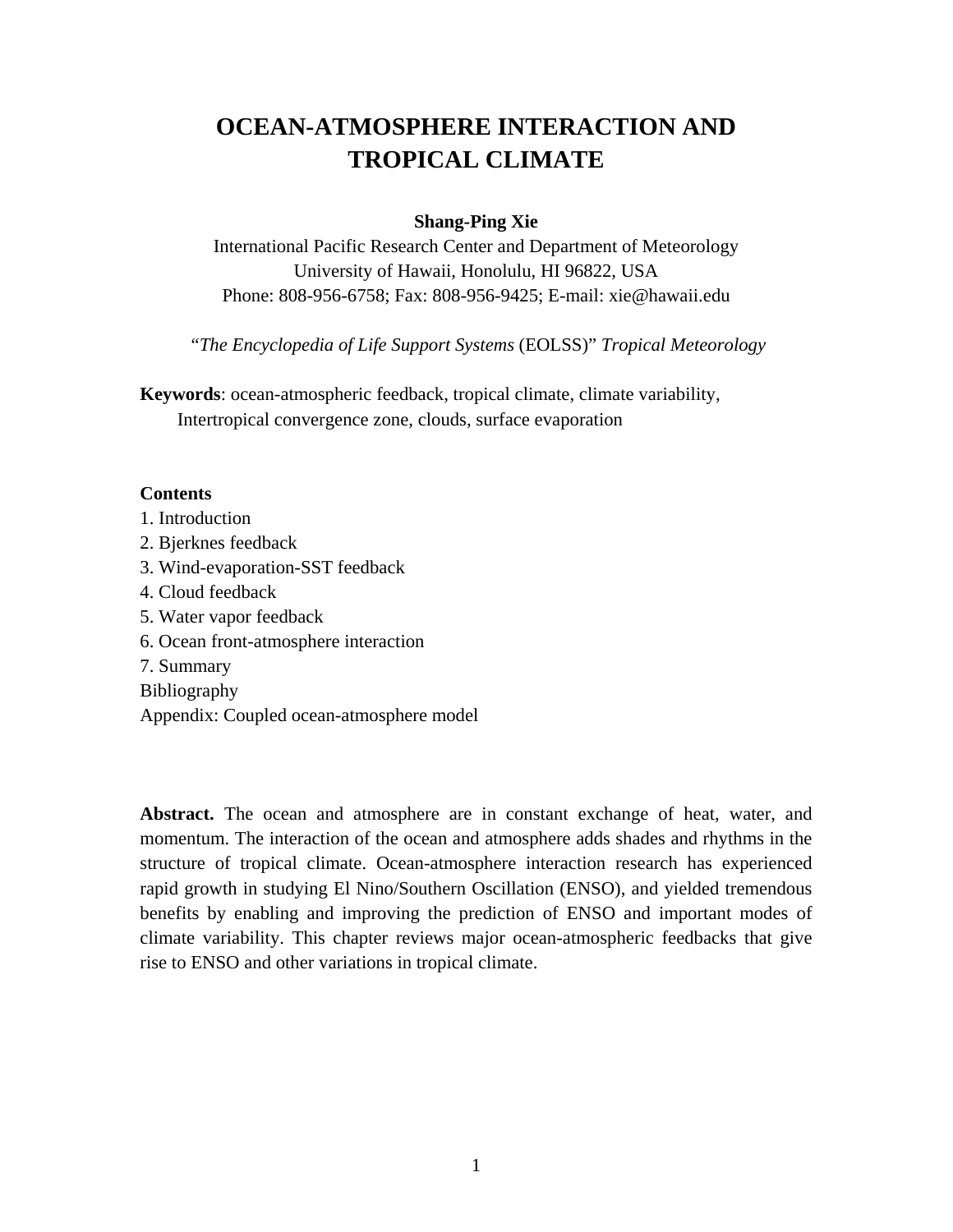# **1. Introduction**

Solar radiation is the ultimate source of energy for motions in the atmosphere and ocean. Most absorption of solar radiation takes place on the Earth surface, the majority of which is occupied by oceans. Thus oceanic conditions, sea surface temperature (SST) in particular, are important for atmospheric temperature conditions and circulation. Fueled by water vapor evaporated from the surface, deep convection in cumulonimbus clouds and resultant condensation and freezing are the dominant mechanism for heating the atmosphere. Atmospheric convection is strongly regulated by SST on the one hand and affects the ocean on the other by modulating surface momentum and heat fluxes. Latent heating in atmospheric convection drives surface winds and modulates cloud cover. Surface winds drive ocean circulation and affect ocean surface heat flux while clouds modulate surface radiative flux.

Thus, the ocean and atmosphere are a coupled system and their interaction helps shape tropical climate and its variability. Examples are abundant. Figure 1a shows the climatology of precipitation and SST. While the annual-mean solar radiation at the top of the atmosphere (TOA) is zonally uniform and symmetric about the equator, rainfall and SST are highly asymmetric both in the east-west and north-south directions. On the equator, SST in the eastern Pacific (say, near the Galapagos Islands,  $90^{\circ}$ W, equator) features a pronounced annual cycle with the maximum in March (Fig. 2) despite a TOA solar radiation dominated by a semi-annual cycle. Such departures in space and time from the solar radiation distribution are the result of ocean-atmosphere interaction.

This Topic concerns major ocean-atmospheric feedbacks important for spatial and temporal variations of tropical climate. They involve changes in cloud cover, surface evaporation, and ocean dynamical adjustments. The scope of this review is limited to ocean-atmosphere interaction operating on large  $(>100 \text{ km})$  spatial and long  $(> 1 \text{ week})$ temporal scales. While variability on weather and shorter timescales and beyond the instrumental record is not covered, the feedback mechanisms discussed here are expected to operate for paleoclimate variability (Chiang et al. 2003; Timmermann et al. 2007) and future climate change (Vecchi and Soden 2007). For a more comprehensive discussion of ocean-atmosphere interaction and its applications, readers are referred to a recent monograph on this topic (Wang et al. 2004).

#### **2. Bjerknes feedback**

Strong east-west asymmetry is found over the equatorial Pacific, characterized by the Walker circulation (with the easterly winds at the surface) in the atmosphere and the cold tongue in SST (Fig. 1a). To a lesser extent, similar asymmetry is observed over the equatorial Atlantic.

Under easterly winds, surface ocean currents flow poleward a few degrees away from the equator following the Ekman dynamics. The divergence of these poleward Ekman flows requires water to upwell into the surface layer on the equator. If the thermocline is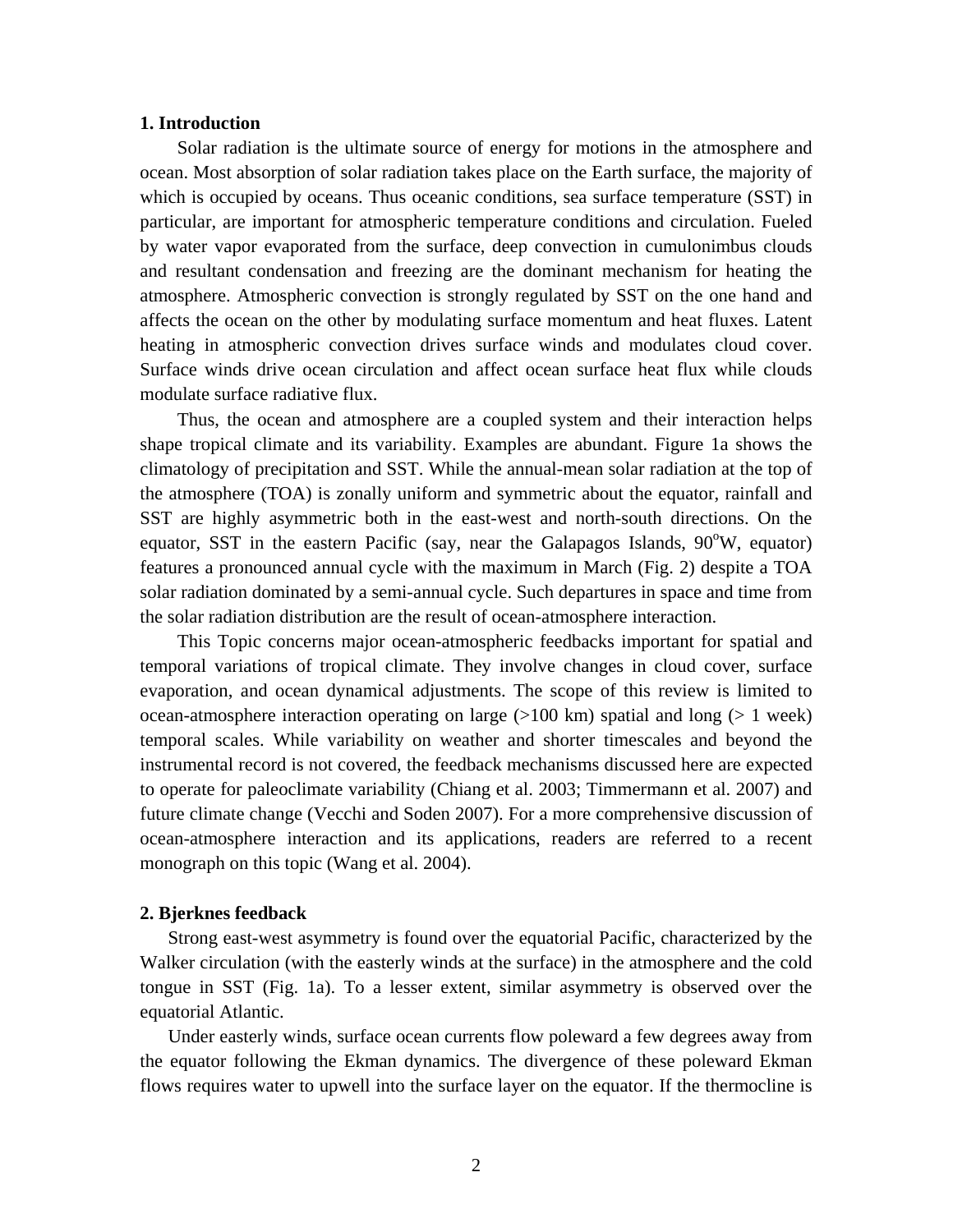close to the surface, this equatorial upwelling brings the cold thermocline water into the mixed layer, causing an SST cooling. On the equator where the Coriolis force vanishes, surface ocean currents flow in the wind direction, resulting in the westward South Equatorial Current (SEC) in the Pacific and Atlantic. The equatorial upwelling and the westward (SEC) shoals the thermocline in the east and deepens it in the west (Fig. 1b). In steady state on the equator, the easterly wind stress is nearly balanced by the pressure gradient force associated with the eastward shoaling of the thermocline.

From an oceanographic point of the view, the easterly winds shoal the thermocline eastward and induce the equatorial upwelling, keeping the eastern basin cool. From a meteorological point of the view, on the other hand, the eastward SST cooling limits deep convection to the west and maintains a sea pressure gradient that drives the easterly winds along the equator. This circular argument indicates that ocean-atmosphere interaction is at the heart of the cold tongue formation.

The feedback may be described as follows (Fig. 3). Let us begin with modest easterly winds over the equatorial Pacific, which induce upwelling and tilt the thermocline, both acting to cool the eastern ocean and suppressing atmospheric convection there. This reduction in deep convection in the east raises sea level pressure, intensifying the initial easterly winds at the surface. The amplification of the initial perturbation indicates a positive feedback resulting from ocean-atmosphere interaction.

Bjerknes (1969) first proposed this feedback hypothesis for El Nino/the Southern Oscillation (ENSO), to which Wyrtki (1975) added the thermocline adjustment. Therefore it is also called the Bjerknes-Wyrtki feedback. The thermocline depth in the eastern Pacific controls how much equatorial upwelling cools SST, and is determined by the transport of warm upper-ocean water above the thermocline between the east and west, and in and out of the equatorial belt. Such warm water transport, governed by ocean wave dynamics, is essential for ENSO (see Topic xx in this Theme). In coupled oceanatmosphere models, the most unstable or least damped mode often displays an interannual cycle of SST warming and cooling in the eastern basin, with the deepening and shoaling of the thermocline, respectively. Besides ENSO, such a Bjerknes mode of coupled ocean-atmospheric variability is observed in the equatorial Atlantic and Indian Oceans on interannual timescales (Chang et al. 2006).

The equatorial cold tongue displays annual expansion and retreat in July-September and February-April (Fig. 2), respectively, over the Pacific and Atlantic. This annual cycle in SST is forced by that in meridional wind superimposed on the annual-mean southerly cross-equatorial winds, the latter being part of meridional climatic asymmetry. During July-September, the southerlies intensify in response to the seasonal warming (cooling) in the Northern (Southern) Hemisphere, enhancing the upwelling cooling in the equatorial belt (Mitchell and Wallace 1992). Conversely, the relaxed southerlies cause equatorial SST to warm up during February-April. Unlike ENSO, thermocline adjustments are of a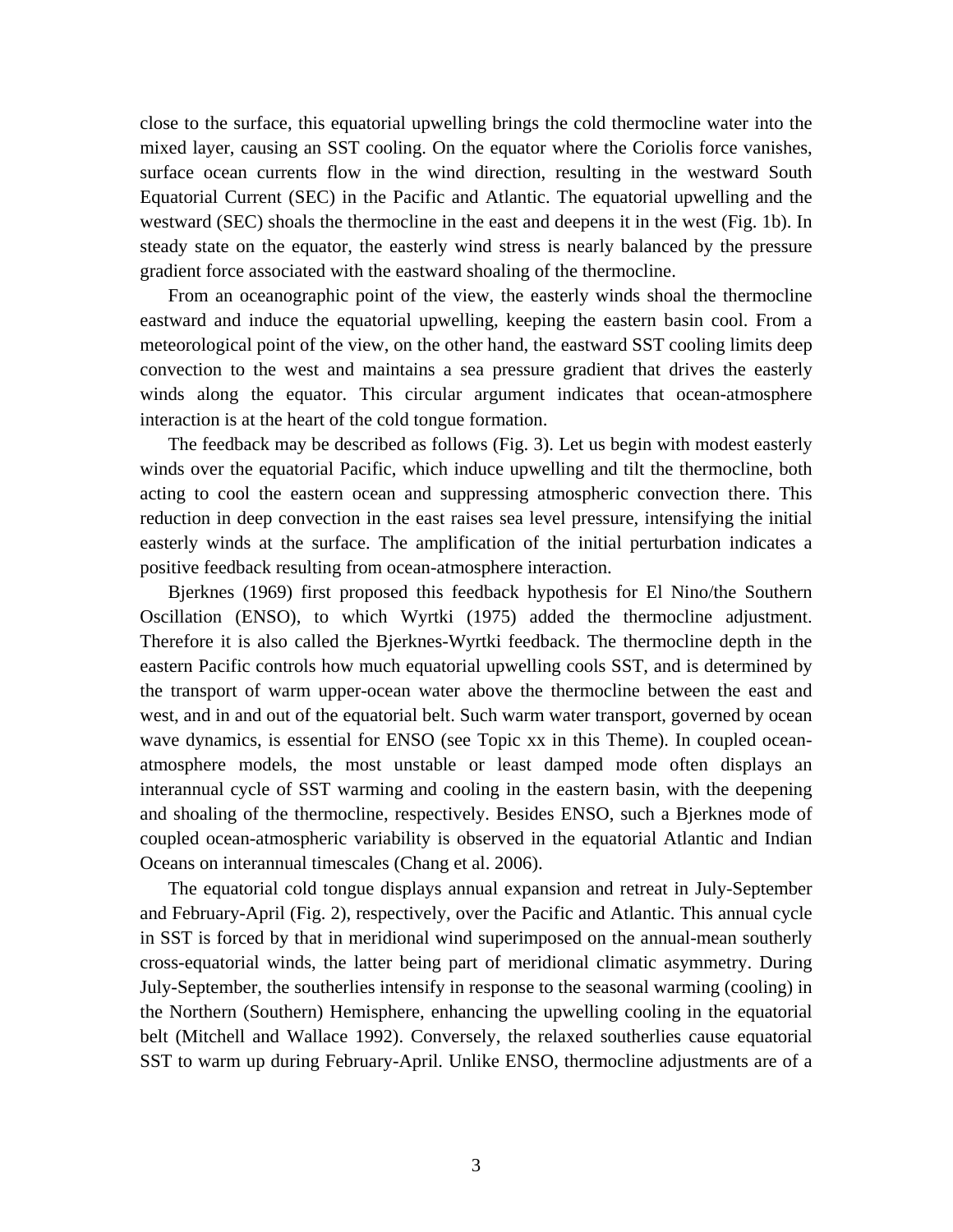secondary importance for the annual cycle but the interaction of SST and surface winds causes a westward phase propagation of the annual cycle.

## **3. Wind-evaporation-SST (WES) feedback**

Evaporation is the major means for tropical oceans to balance the net downward radiative flux at the surface. Surface evaporation is a function of SST and atmospheric variables such as wind speed. The interaction of surface wind and SST via surface evaporation yields a positive feedback as follows. Consider a meridional dipole of SST perturbations, positive north and negative south of the equator (Fig. 4). The SST-induced pressure anomalies drive a southerly cross-equatorial wind, which gains an easterly south and westerly component north of the equator because of the Coriolis force. Superimposed on the prevailing easterly trades, these wind anomalies increase (decrease) the wind speed south (north) of the equator, intensifying (reducing) evaporative cooling there. This dipole of latent heat flux anomalies acts to amplify the initial SST dipole. Appendix presents a simple mathematical model for the WES interaction. Xie and Philander (1994) first proposed this wind-evaporation-SST feedback (WES) feedback to explain the pronounced climatic asymmetry of the northward-displaced rain bands over the eastern Pacific and Atlantic.

Over the eastern tropical Pacific and Atlantic, the northeast and southeast trades converge onto not the equator but to the north (Fig. 1a). This northward displaced intertropical convergence zone (ITCZ) is collocated with a basin-scale rain band, both anchored by a zonal band of high SST. Consistent with the WES feedback, the easterlies and scalar wind speed are much weaker in the northern high-SST band than on the other side of the equator. While helping break the equatorial asymmetry, the WES feedback does not favor either hemisphere. Asymmetry in continental geometry, such as the coastline and mountains, has been demonstrated to initiate the development of climatic asymmetry. For example, in response to the prevailing easterlies, a northwestward tilted coastline (such as the west coast of the American continents) induces upwelling south and downwelling north of the equator. Though initially trapped near the coast, this asymmetry in upwelling triggers the WES feedback, displacing the ITCZ north of the equator across the basin.

The WES feedback is found to be important in forming the so-called meridional mode in tropical oceans, a pattern of interannual SST anomalies with subtropical centers of action and opposite signs across the equator (Chang et al. 2006). Over the tropical Atlantic in particular, the meridional mode is associated with the anomalous displacement of the ITCZ into the warmer hemisphere, causing floods or droughts in the semi-arid region of northeast Brazil.

The WES feedback can cause meridional propagation. Consider a positive SST anomalies centered off the equator. The SST heating of the atmosphere generates a low pressure, with westerly (easterly) geostrophic winds to the south (north) of the SST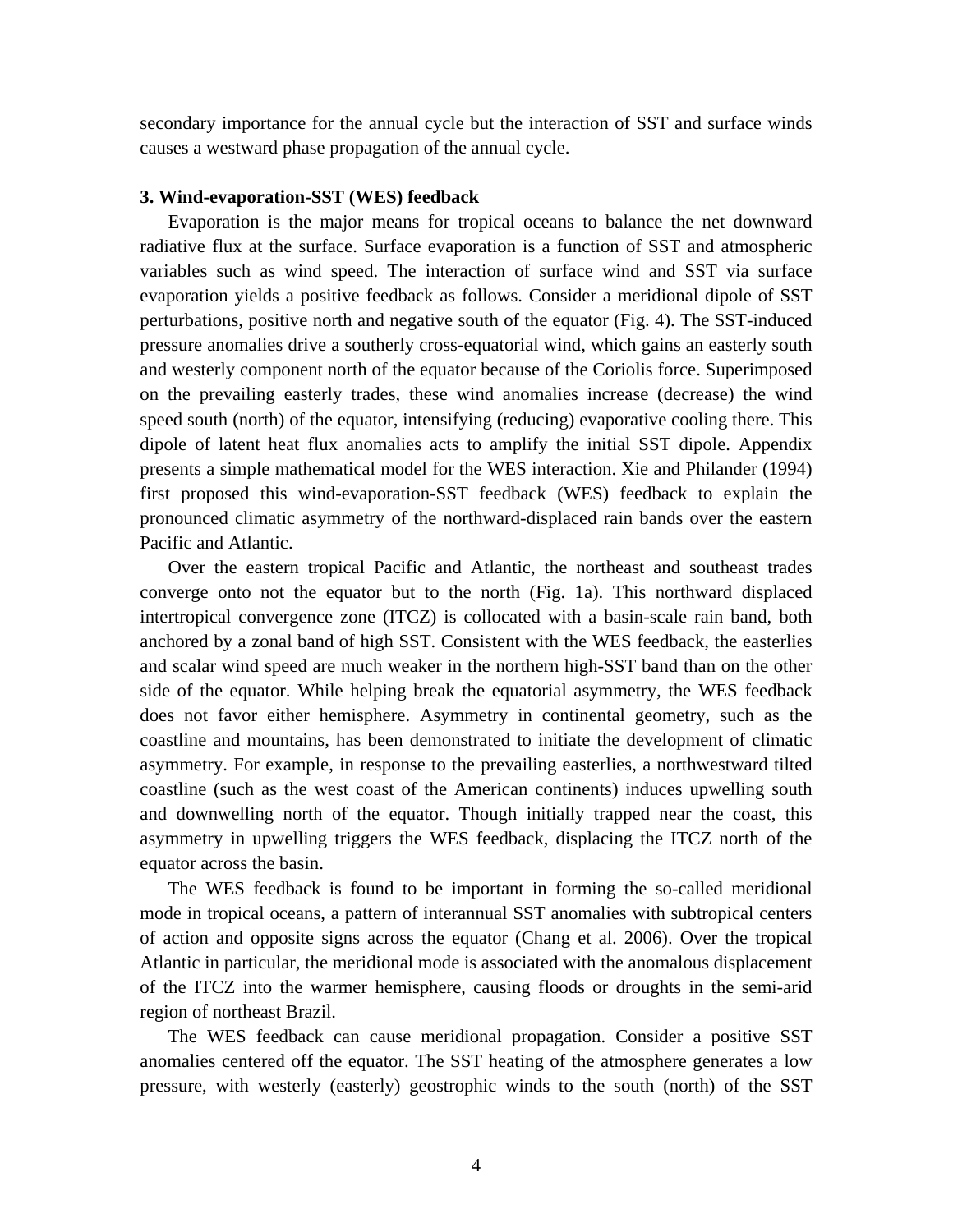warming. Under the mean easterlies, these zonal wind anomalies act to weaken (strengthen) wind speed and warm (cool) SST south (north) of the SST maximum via latent heat flux, causing the initial SST anomalies to propagate toward the equator. This equatorward propagation due to WES feedback helps subtropical wind variability to influence the deep tropics including the equator, in the so-called fingerprinting mechanism (Vimont et al. 2003).

Under the westerly mean flow, the above argument indicates a poleward phase propagation due to the WES feedback. Such conditions are met in the Asian summer monsoon from the North Indian Ocean to Northwest Pacific, where atmospheric intraseasonal oscillation indeed displays a pronounced northward propagation, along with significant SST co-variability (Fu et al. 2003). Such northward-propagating intraseasonal oscillations are important for the subseasonal, active-break cycle of the Indian summer monsoon.

#### **4. Cloud feedback**

Much of tropical rainfall is confined to regions of SST greater than  $27^{\circ}$ C (Fig. 1a), indicating that SST regulates strongly deep convection of the atmosphere. Over the tropics, SST-precipitation is positively correlated but the relationship is highly nonlinear, with the correlation strong in the SST range of  $26-28^{\circ}$ C but weak for lower and higher SSTs. In climatological rain bands, cumulonimbus clouds with extensive anvils (collectively convective clouds hereafter) prevail. Thus, convective cloud-SST feedback is negative over warm ocean surface: an increase in SST intensifies convection and the increased cloud cover feeds back to dampen the initial SST warming (Fig. 5a).

Over subtropical oceans of SST below the  $26-27^{\circ}$ C convective threshold and under the slow subsidence of the Hadley circulation, low clouds capped by a temperature inversion prevail. On a flight from Los Angeles to Hawaii, the following cloud regime transition is typically observed: solid stratus cloud decks prevail immediately off the coast of California; then the cloud decks begin to break up into stratocumulus with significant clear regions embedded; by the time the plane approaches Hawaii, the ocean is dotted with fair-weather cumulus clouds of small cloudiness. This cloud regime transition and the attendant decrease in cloudiness are due to the increase in SST along the trajectory of an air parcel riding on the northeast trades. The SST increase enhances surface turbulent heat flux, promoting shallow convection below the inversion and creating subsidence that dissipates cloud droplets.

Of high liquid water content, low-level clouds are highly reflective of solar radiation. Over extensive subtropical oceans, interannual anomalies of low cloud cover is often negatively correlated with the underlying SST (Fig. 5b; Klein and Hartmann 1993), indicative of a positive feedback: an SST cooling increases low-cloud cover, reducing solar radiation at the sea surface and amplifying the initial cooling. Subtropical low clouds are difficult to represent in state-of-art climate models, resulting in major errors in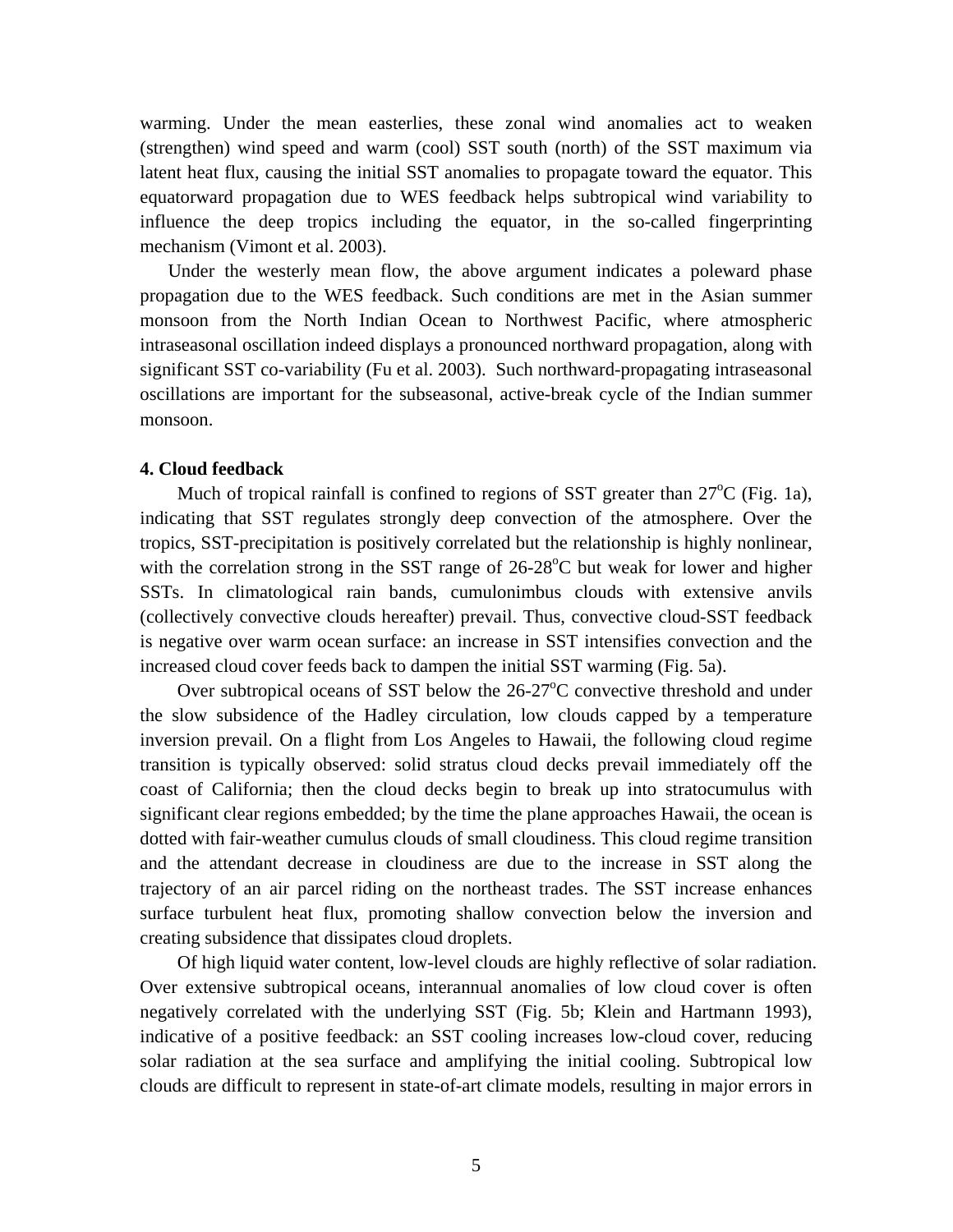simulations, such as the failure to keep the Pacific and Atlantic ITCZ north of the equator. Low cloud changes in response to the increase in greenhouse gases are a major uncertainty in model projections of future climate.

Cloud-SST feedback may be positive or negative depending on the cloud type. Over warm oceans with deep convection, the convective cloud-SST feedback is negative while over cool subtropical oceans, the low cloud-SST feedback is positive.

#### **5. Water vapor feedback**

With an increase in SST, the ocean surface emits more upward longwave radiation, following the Stephan-Boltzman law. Meanwhile the SST increase raises water vapor content in the atmosphere, causing an increase in downward atmospheric infrared radiation. At the sea surface, the water vapor-induced increase in the downward longwave radiation is usually much larger than the Stephan-Boltzman increase in the upward radiation, helping amplify the initial SST warming. The water-vapor feedback is the major mechanism for amplifying the global warming induced by increased greenhouse gas concentrations in the atmosphere (Hall and Manabe 1999)

# **6. Ocean front-atmosphere interaction**

Over much of the open ocean, surface air temperature (SAT) is close to the underlying SST. Near ocean fronts, however, surface air-sea temperature difference displays large cross-frontal variations (Fig. 6). This happens because of the spatial scale of ocean fronts is much smaller than that of the atmosphere. SAT adjusts to the sharp SST front by cross-frontal advection and/or the geostrophic adjustment. As a result, SAT is often warmer (colder) than SST on the colder (warmer) flank of the SST front. On the warmer flank, the reduced static stability strengthens the vertical mixing, bringing faster winds from aloft and accelerating surface winds. For the same reason, the surface winds decelerate on the colder flank of the ocean front. Thus the ocean front-atmosphere interaction is characterized by a positive correlation between SST and wind speed. Recent studies suggest that atmospheric pressure variations caused by SST effects on atmospheric boundary layer temperature are also important in driving coherent wind patterns near ocean fronts.

Recent high-resolution satellite observations reveal ubiquitous co-variability of SST, surface wind velocity, and clouds along major fronts of the ocean, with positive correlation between SST and wind speed (Fig. 7; Small et al. 2008). In the tropics, such ocean-atmospheric co-variability is observed along the sharp SST front on the northern flank of the equatorial cold tongue in both the Pacific and Atlantic. Lateral shears of major equatorial currents sustain tropical instability waves that cause the equatorial front to meander. The interaction of the ocean front and atmosphere constitutes a negative feedback on the ocean thermodynamically. On the warmer (colder) flank of the front, the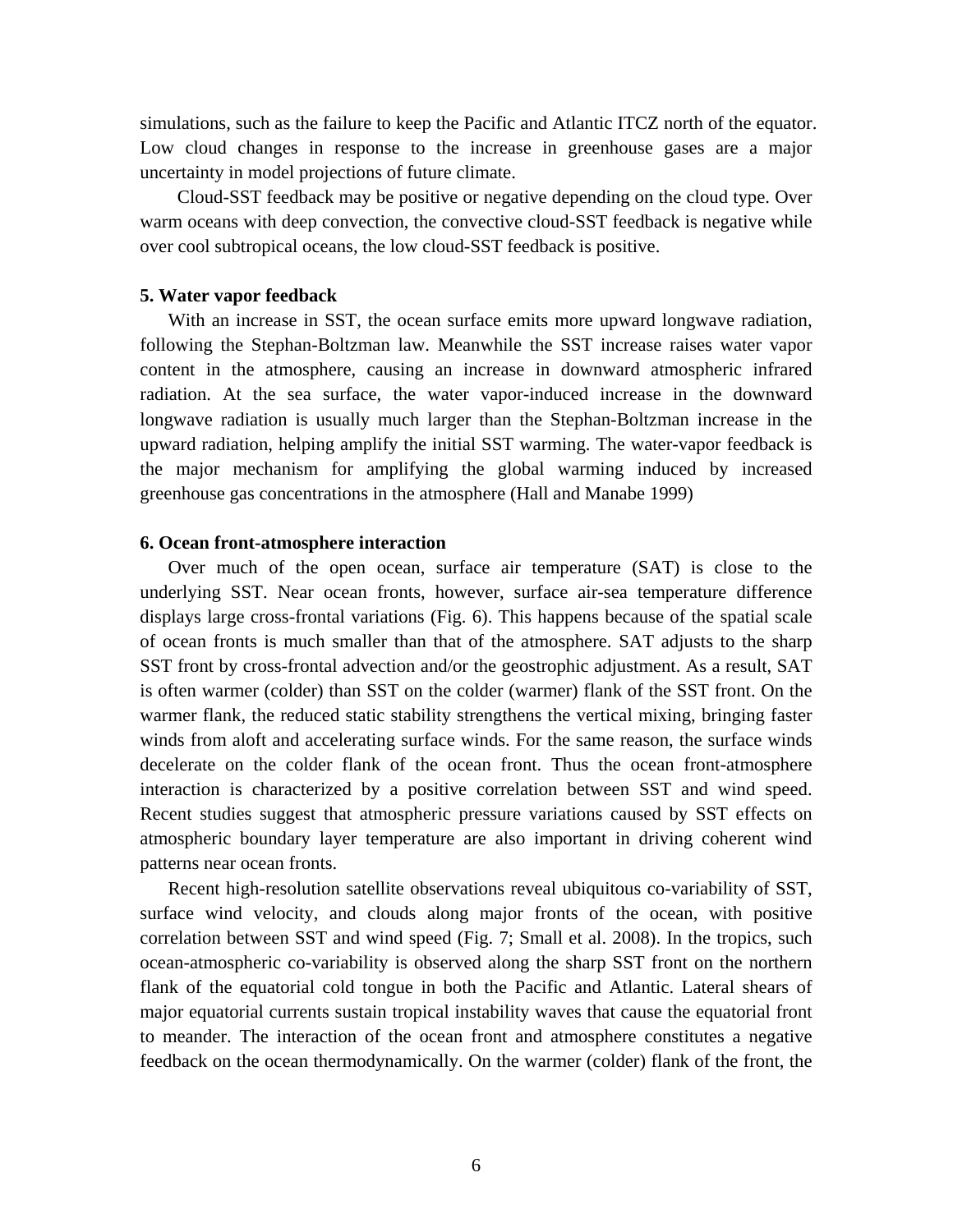increase (decrease) in both wind speed and sea-air temperature intensifies turbulent heat flux from the ocean, acting to dampen the original SST perturbation.

#### **7. Summary**

Ocean-atmospheric feedbacks described above may be divided into two types: the Bjerknes feedback involves ocean dynamical adjustments while the WES and cloud/water vapor-SST feedbacks involves surface heat flux and are often called thermodynamical feedbacks. The Bjerknes feedback operates in the east-west direction within the equatorial belt where the Coriolis force vanishes. (Studies indicate that the Bjerknes feedback becomes negative away from the equator where geostrophy dominates ocean and atmospheric flow.) While it may operate in the zonal direction, the WES feedback breaks equatorial symmetry, creating its signature dipole pattern of coupled ocean-atmospheric anomalies in the meridional direction. The ocean's interaction with clouds and water vapor, by contrast, acts locally and does not generate characteristics spatial patterns. (It may, in combination with the Bjerknes and/or WES feedback.)

Rich structures of tropical climate owe much to ocean-atmosphere interactions, without which the Earth climate would be much more uniform in space and constant in time. Owing to the Bjerknes feedback, Indonesia on the western side of the Pacific is covered by rainforests while the Galapagos in the east is arid with major precipitation limited to a brief warm season centered in March. Because of the WES feedback aided by low cloud-SST interaction, Panama north of the equator sees towering cumulonimbus with convective rain year round while the Pacific coast of Peru to the south is among the driest places on Earth. The barren Galapagos and Peruvian coast are blessed with heavy rainfall once every few years during El Nino events, a result of the Bjerknes feedback.

**Acknowledgments.** I wish to thank H. Tokinaga and J. Hafner for producing Figs. 5 and 7, respectively. The work is supported by NOAA, NASA, NSF and JAMSTEC.

#### **Bibliography**

- Bjerknes, J., 1969: Atmospheric teleconnections from the equatorial Pacific. *Mon. Wea. Rev.,* **97,** 163–172.
- Chang, P., T. Yamagata, P. Schopf, S. K. Behera, J.A. Carton, W. S. Kessler, G. Meyers, T. Qu, F.A. Schott, S. Shetye, and S.-P. Xie, 2006: Climate fluctuations of tropical coupled system: The role of ocean dynamics. *J. Climate*, **19**, 5122-5174.
- Chiang, J. C. H., M. Biasutti, and D. S. Battisti, 2003: Sensitivity of the Atlantic Intertropical Convergence Zone to Last Glacial Maximum boundary conditions, Paleoceanography, **18**, 1094, doi:10.1029/2003PA000916.
- Fu, X., B. Wang, T. Li, and J.P. McCreary, 2003: Coupling between northwardpropagating, intraseasonal oscillations and sea surface temperature in the Indian Ocean. *J. Atmos. Sci.*, **60**, 1733–1753.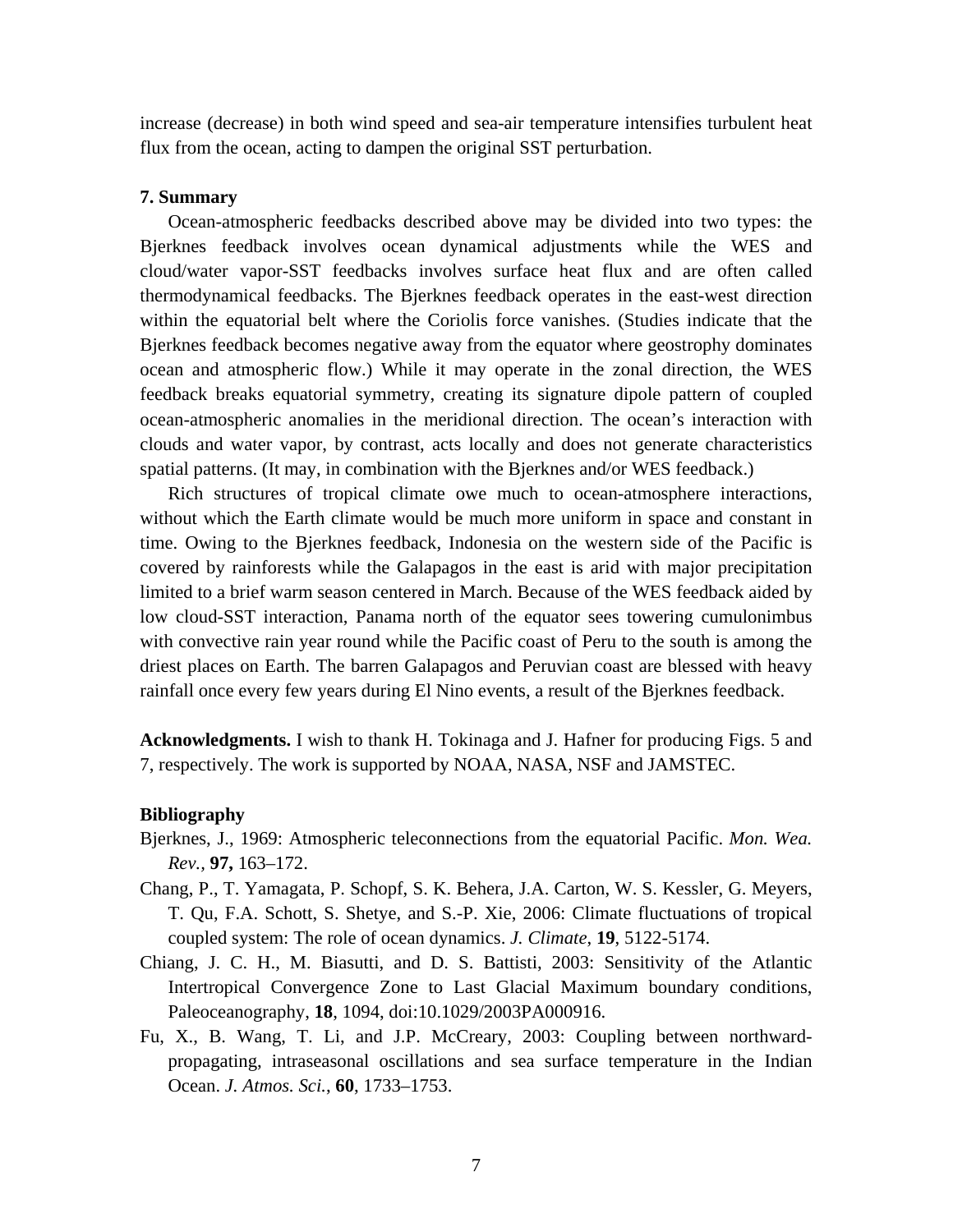- Hall, A., and S. Manabe, 1999: The Role of water vapor feedback in unperturbed climate variability and global warming. *J. Climate,* **12**, 2327-2346.
- Klein, S.A. and D.L. Hartmann, 1993: The seasonal cycle of low stratiform clouds. *J. Climate*, **6**, 1587-1606.
- Mitchell, T.P., and J.M. Wallace, 1992: The annual cycle in equatorial convection and sea surface temperature. *J. Climate*, **5**, 1140–1156.
- Small, R. J., S. deSzoeke, S. P. Xie, L. O'Neill, H. Seo, Q. Song, P. Cornillon, M. Spall, and S. Minobe, 2008: Air-sea interaction over ocean fronts and eddies. *Dynam. Atmos. Oceans*, **45**, 274–319.
- Timmermann, A., Y. Okumura, S.-I. An, A. Clement, B. Dong, E. Guilyardi, A. Hu, J. Jungclaus, U. Krebs, M. Renold, T.F. Stocker, R.J. Stouffer, R. Sutton, S.-P. Xie, J, Yin, 2007: The influence of a weakening of the Atlantic meridional overturning circulation on ENSO. *J. Climate*, **20**, 4899-4919.
- Vecchi, G.A., and B.J. Soden, 2007: Global warming and the weakening of the tropical circulation. *J. Climate*, **20**, 4316–4340.
- Vimont, D.J., J.M. Wallace, and D.S. Battisti, 2003: The seasonal footprinting mechanism in the Pacific: Implications for ENSO. *J. Climate*, **16**, 2668–2675.
- Wang, C., S.-P. Xie, and J.A. Carton, 2004: *Earth Climate: The Ocean-Atmosphere Interaction*, Geophys. Monograph, **147**, AGU, Washington D.C., pp. 414.
- Wyrtki, K., 1975: El Niño—The dynamic response of the equatorial Pacific Ocean to atmospheric forcing. *J. Phys. Oceanogr.*, **5**, 572–584.
- Xie, S.-P. and S.G.H. Philander, 1994: A coupled ocean-atmosphere model of relevance to the ITCZ in the eastern Pacific. *Tellus*, **46A**, 340-350.

#### **Appendix. Coupled ocean-atmosphere model**

We present a simple model for the WES feedback to illustrate the concept of oceanatmosphere coupling. Surface latent heat flux (E) is often calculated using an empirical bulk formula:  $E = L \rho_a C_E |U| [q_s(T) - RH q_s(T_a)]$ , where L is the latent heat of evaporation,  $\rho_a$  the air density,  $C_E$  the transfer coefficient, |U| is the wind speed (for simplicity, we consider only the zonal wind),  $q_s$  is the saturated specific humidity following the Clausius-Clayperon equation, RH the relative humidity,  $T$  and  $T_a$  are SST and SAT, respectively. Consider a simple case where the net radiation and ocean advection are set constant. Since SAT anomalies generally follow SST because of the large heat content of the ocean, we set  $T_a = T'$  so that sensible heat flux vanishes. The governing equation for perturbation SST may be cast as  $c<sub>n</sub>H$ E' t T'  $\frac{\partial T}{\partial t} = \frac{E'}{\rho c_p H}$ , where  $\rho$  is the sea

water density,  $c_p$  the specific heat at constant pressure, and H the mixed layer depth.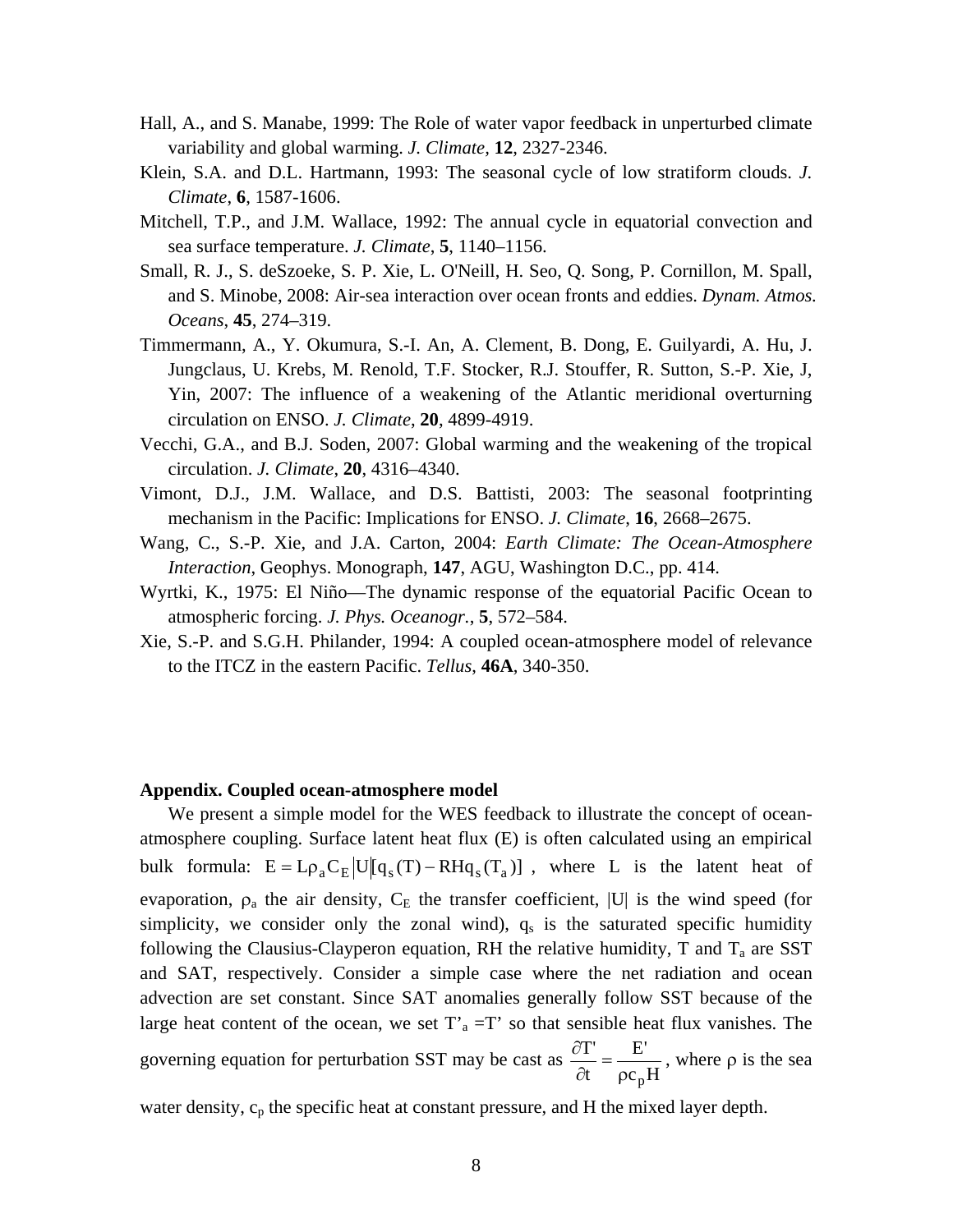Under the prevailing background wind  $\overline{U}$ , scalar wind speed is cast as  $|\overline{U} + U|$  = sgn( $\overline{U}$ )( $\overline{U}$  + U'), where the overbar and prime denote the mean and perturbation, respectively. Linearizing the latent heat flux formula yields

$$
\frac{\partial T}{\partial t} = aU - bT, \qquad (1)
$$

where a=sgn(- $\overline{U}$ )  $\overline{E}$  /( $\rho c_pH$ ), and b= $\overline{E}L/(R_vT^2)$  with  $R_v$  the gas constant for water vapor. Note that we have omitted the prime for clarity. Under the prevailing easterly trades ( $\overline{U}$  <0), the coupling coefficient in the ocean model, *a*, is positive: a westerly wind perturbation reduces surface wind speed and evaporation, causing SST to rise.

Consider two strips north and south of the equator, whose SST is  $T_N$  and  $T_S$ , respectively. The perturbation cross-equatorial wind may be modeled as

$$
V = \alpha (T_N - T_S), \qquad (2)
$$

where  $\alpha$  is a positive coefficient. Off the equator, the meridional wind induces a zonal wind component due to the Coriolis force,

$$
\delta U = fV / \varepsilon = (\text{f}\alpha/\varepsilon)\delta T,\tag{3}
$$

where  $\delta$  denotes the north-south difference, f is the Coriolis parameter in the northern strip and ε the friction coefficient.

Eqs. (1) and (3) constitute a simple *coupled model*, from which we can obtain the equation for the north-south SST difference

$$
\frac{\partial}{\partial t} \delta T = (\sigma - b) \delta T \; ,
$$

where  $\sigma = f(a\alpha)/\epsilon$  is the WES *coupling coefficient*. Without the coupling, the initial SST dipole would decay at the rate of b. With the WES feedback, the decay is slowed down at the rate of (b- $\sigma$ ). If the WES is strong enough ( $\sigma$ >b), the dipole can overcome the Newtonian cooling (b) and grows in time.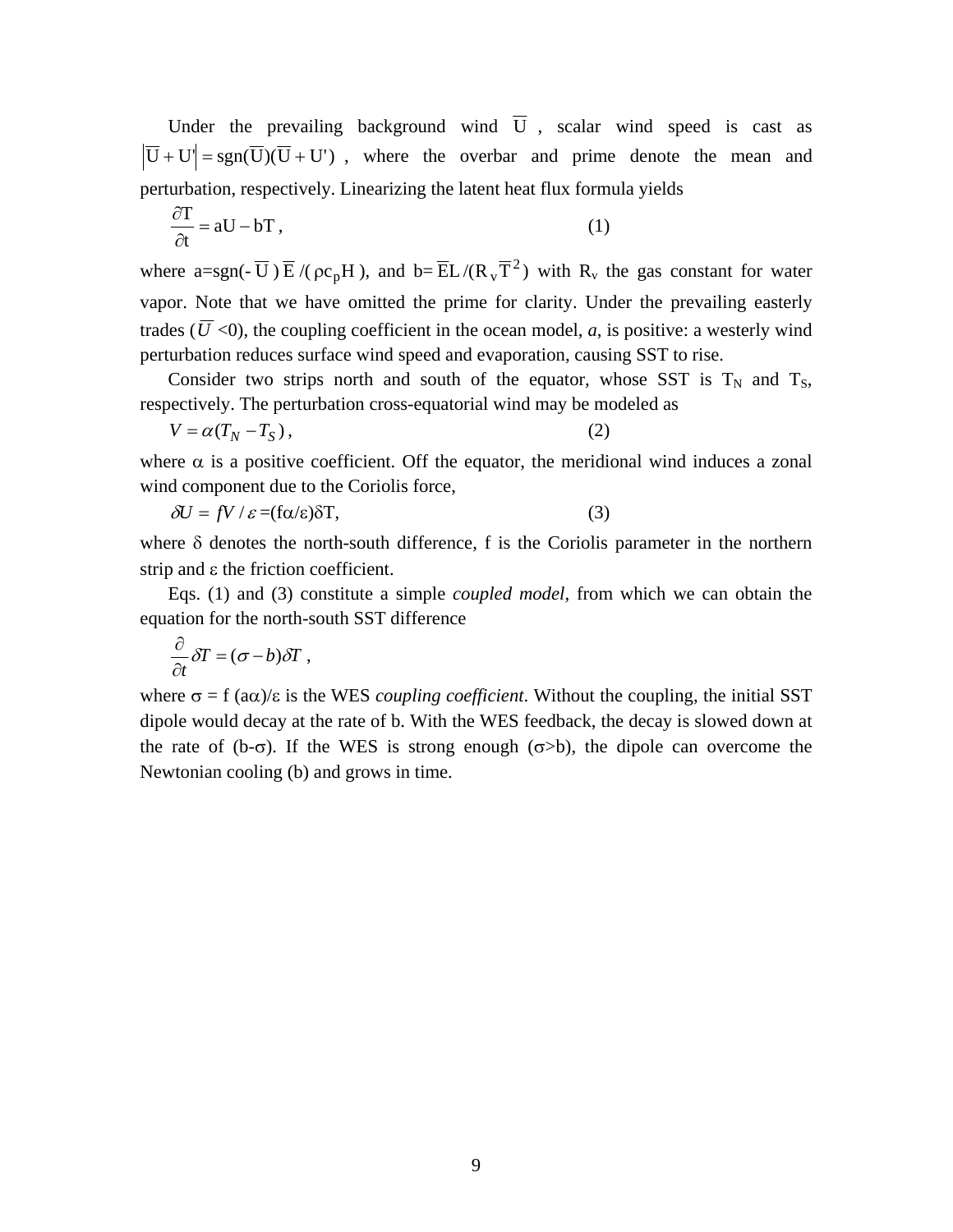

Figure 1. Annual-mean climatology: (a) SST (black contours at 1<sup>o</sup>C intervals; contours of SST greater than 27°C thickened) and precipitation (white contours at 2 mm/day; shade > 4 mm/day); (b) surface wind stress vectors  $(Nm<sup>-2</sup>)$  and the 20<sup>o</sup>C isotherm depth (contours at 20 m intervals; shade  $< 100$  m).



Figure 2. Seasonal cycle in the equatorial Pacific: SST (contours in <sup>o</sup>C) and surface wind velocity (vectors in m/s).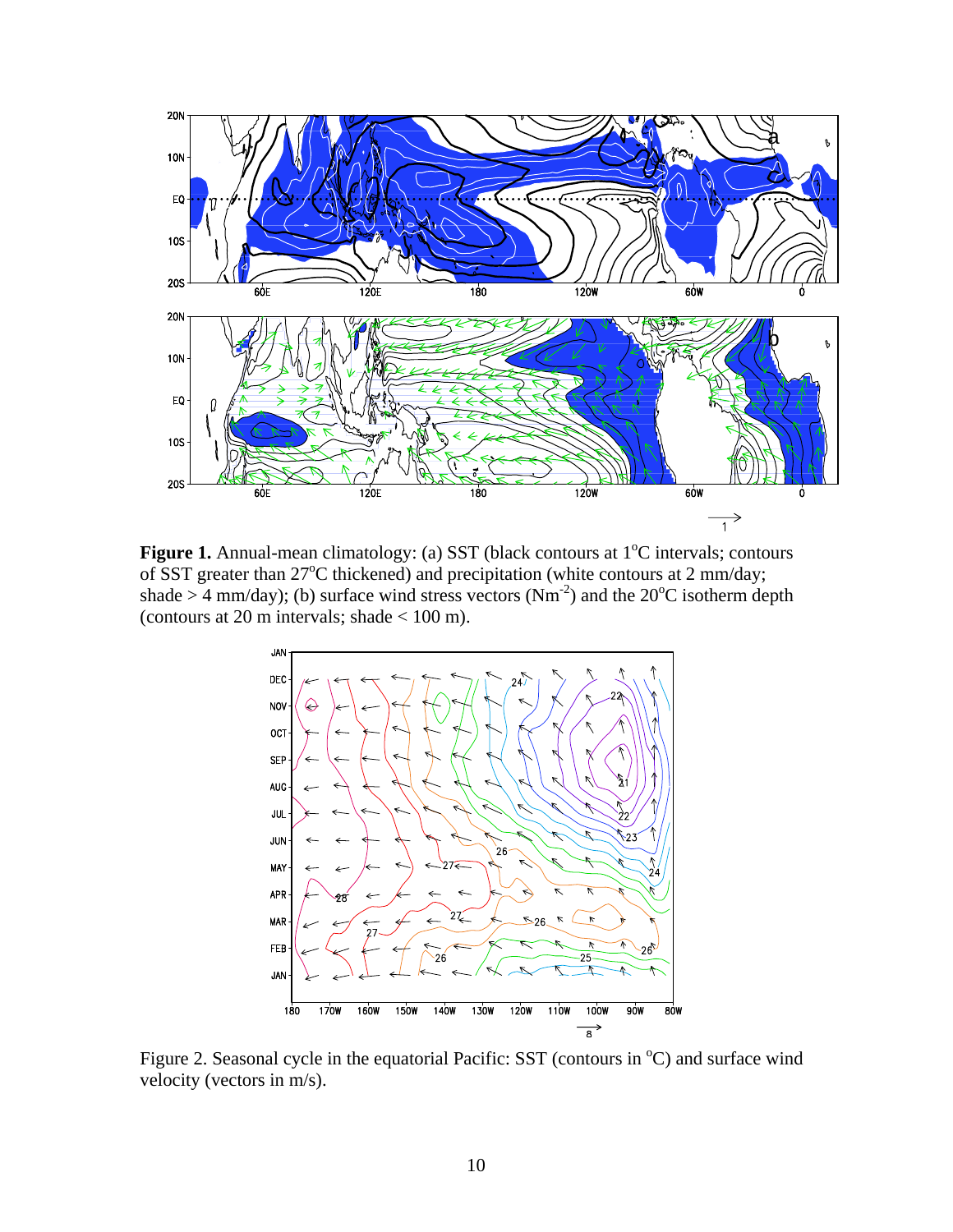

Figure 3. Schematic for Bjerknes feedback.



**Wind-Evaporation-SST (WES) Feedback** 

Figure 4. Schematic for wind-evaporation-SST feedback.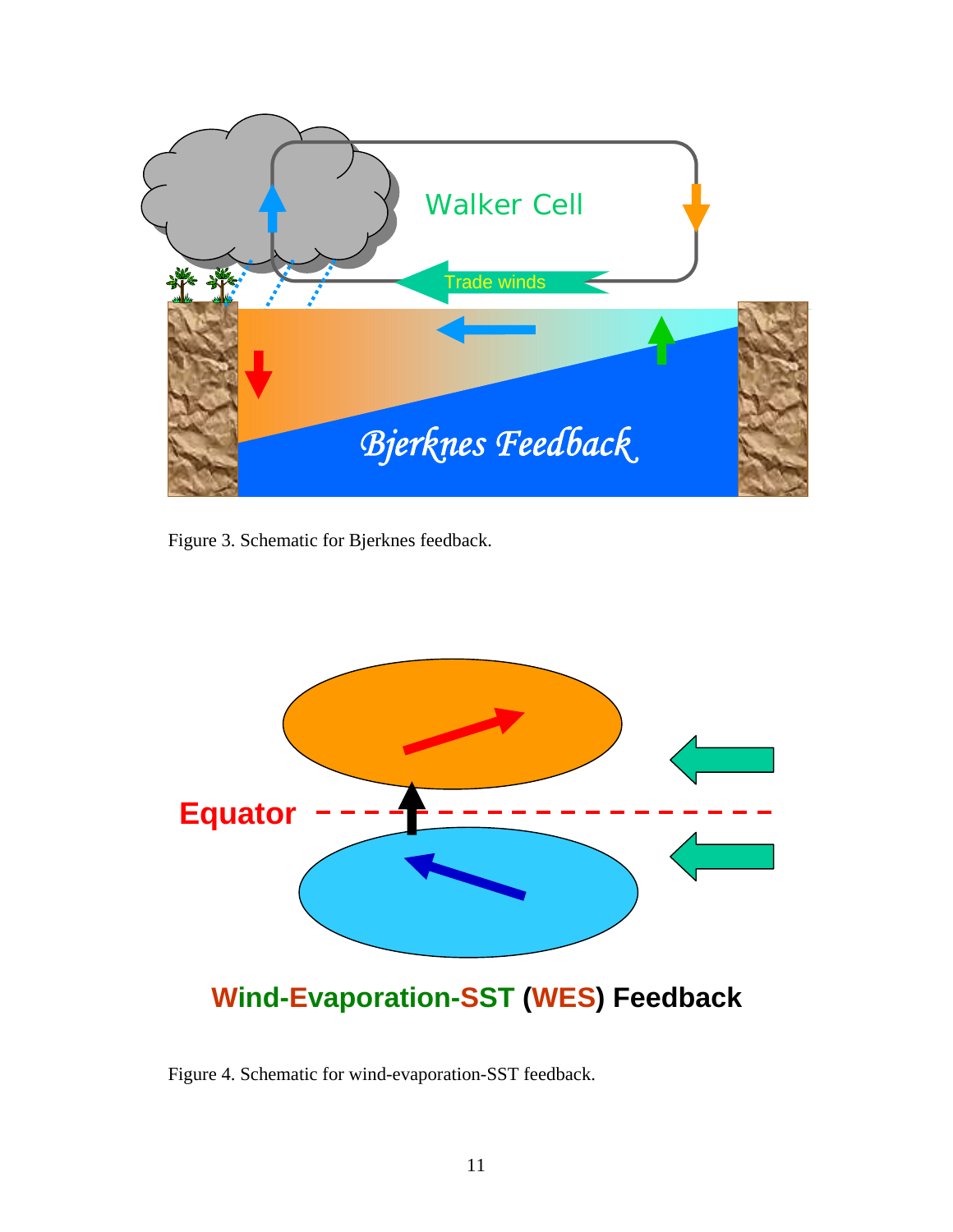

Figure 5. Scatter diagrams between SST and cloudiness for (a) the central equatorial Pacific  $(150^{\circ}E - 140^{\circ}W, 5^{\circ}S - 5^{\circ}N)$  and October-January; and (b) the southeastern tropical Pacific  $(100 - 80^{\circ}W, 10^{\circ}S-0)$  and June-November, based on ship observations for 1950-2000. Deep convective and low clouds prevail in the respective regions. Correlations are 0.79 for (a) and -0.69 for (b).